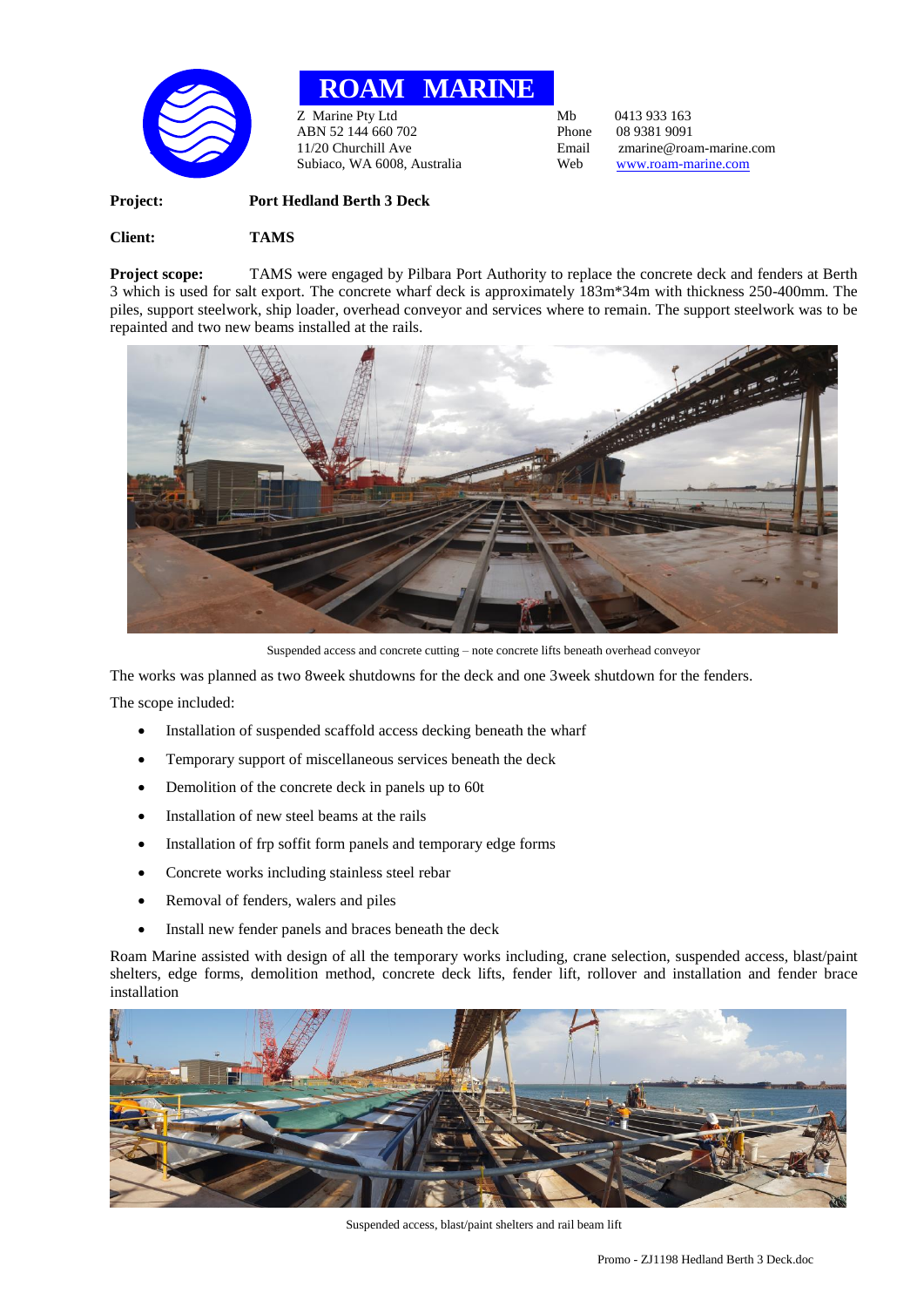

Concrete deck removal – up to 60t 400t crane with 150t maxer at 15m radius

Despite the challenging schedule and complexity of the works the project was completed in just two 8week shutdowns.

The use of Roam Marine's suspended access to 100% of the deck and the big crane accelerated the demolition by allowing large deck sections to be removed and substantially reducing the cutting scope. The innovative method of installation of complete fender assembly beneath the deck without requiring deck access enabled the fenders to be installed cocncurrently with the deck works thereby deleting the 3<sup>rd</sup> shutdown and finishing well ahead of schedule.



First concrete pour ~80m\*15m was 5 weeks after start of the shutdown